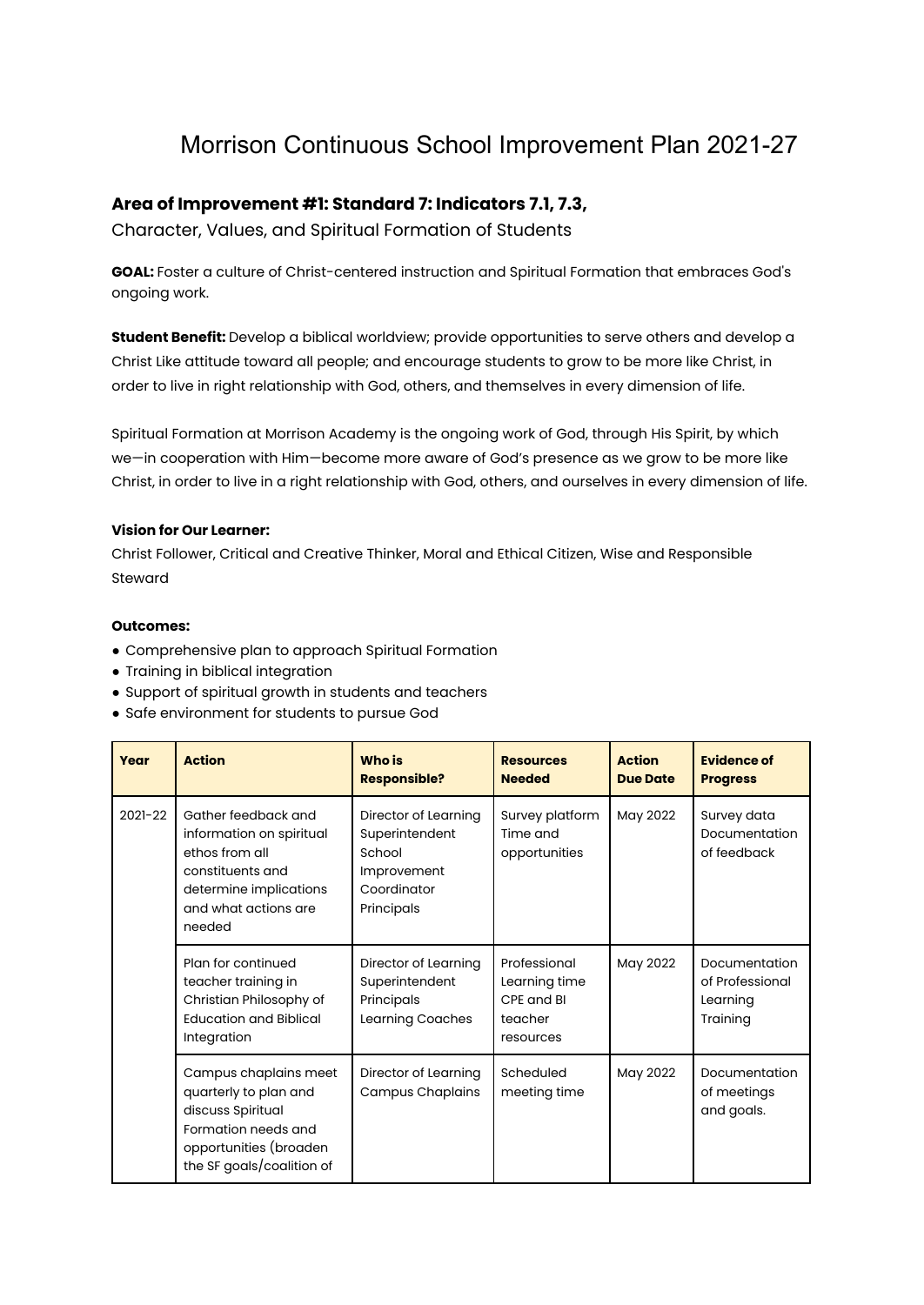|                 | staff, create the urgency<br>for SF)                                                                                                      |                                                                                              |                                                             |          |                                                       |
|-----------------|-------------------------------------------------------------------------------------------------------------------------------------------|----------------------------------------------------------------------------------------------|-------------------------------------------------------------|----------|-------------------------------------------------------|
|                 | Encourage the continuity<br>between SF TF and Bible<br>TF                                                                                 | Director of Learning<br><b>Bible TF Chair</b>                                                | <b>Bible TF</b>                                             | May 2022 | <b>Bible TF Meeting</b><br><b>Notes</b>               |
|                 | Pray for the Spiritual<br>Formation, revival,<br>salvation of staff and<br>students at leadership<br>meetings (SAC, board,<br>etc.)       | Superintendent<br><b>Board Chair</b><br>Principals<br>Director of Learning                   | <b>NA</b>                                                   | May 2022 | Meeting notes                                         |
| $2022 - 2$<br>3 | PPR discussion about CPE<br>and BI                                                                                                        | Principals                                                                                   | PPR documents                                               | May 2023 | PPR goal<br>documents                                 |
|                 | BI training using "What if<br>Learning"                                                                                                   | Learning Coaches<br>Director of Learning<br>Chaplains<br>Principals                          | Time for<br>training<br>Access to<br>WhatifLearning.<br>com | May 2023 | Teacher surveys                                       |
|                 | Use Christian<br>philosophies of education<br>to improve Spiritual<br>formation                                                           | <b>Teachers</b><br>Principals                                                                | Time for<br>planning and<br>reflection                      | May 2023 | End of year PPR<br>discussion<br>documentation        |
|                 | Evaluate the types of<br>data available on<br>Spiritual Formation and<br>make suggestions for<br>adjustments to data<br>gathering         | School<br>Improvement<br>Coordinator<br>Director of Learning<br>Superintendent               | Surveys                                                     | May 2023 | Documentation<br>of suggestions<br>and<br>adjustments |
|                 | Campus chaplains meet<br>quarterly to plan and<br>discuss Spiritual<br>Formation needs and<br>opportunities                               | Director of Learning<br><b>Campus Chaplains</b>                                              | Scheduled<br>meeting time                                   | May 2023 | Documentation<br>of meetings<br>and goals             |
| $2023 - 2$<br>4 | PPR discussion about CPE<br>and BI                                                                                                        | Principals<br><b>Teachers</b>                                                                | PPR documents                                               | May 2024 | End of year PPR<br>discussion<br>documentation        |
|                 | BI training using "What if<br>Learning"                                                                                                   | Principals<br>Learning Coaches<br>Director of Learning<br>Teachers                           | Time for<br>training<br>Access to<br>WhatifLearning.<br>com | May 2024 | PL meeting<br>notes                                   |
|                 | Gather, analyze, and<br>evaluate data related to<br>Spiritual Formation. Make<br>suggestions for<br>adjustments and<br>changes to program | School<br>Improvement<br>Coordinator<br>Director of Learning<br>Superintendent<br>Principals | Surveys<br>Focus groups                                     | May 2024 | Documentation<br>of suggestions<br>and<br>adjustments |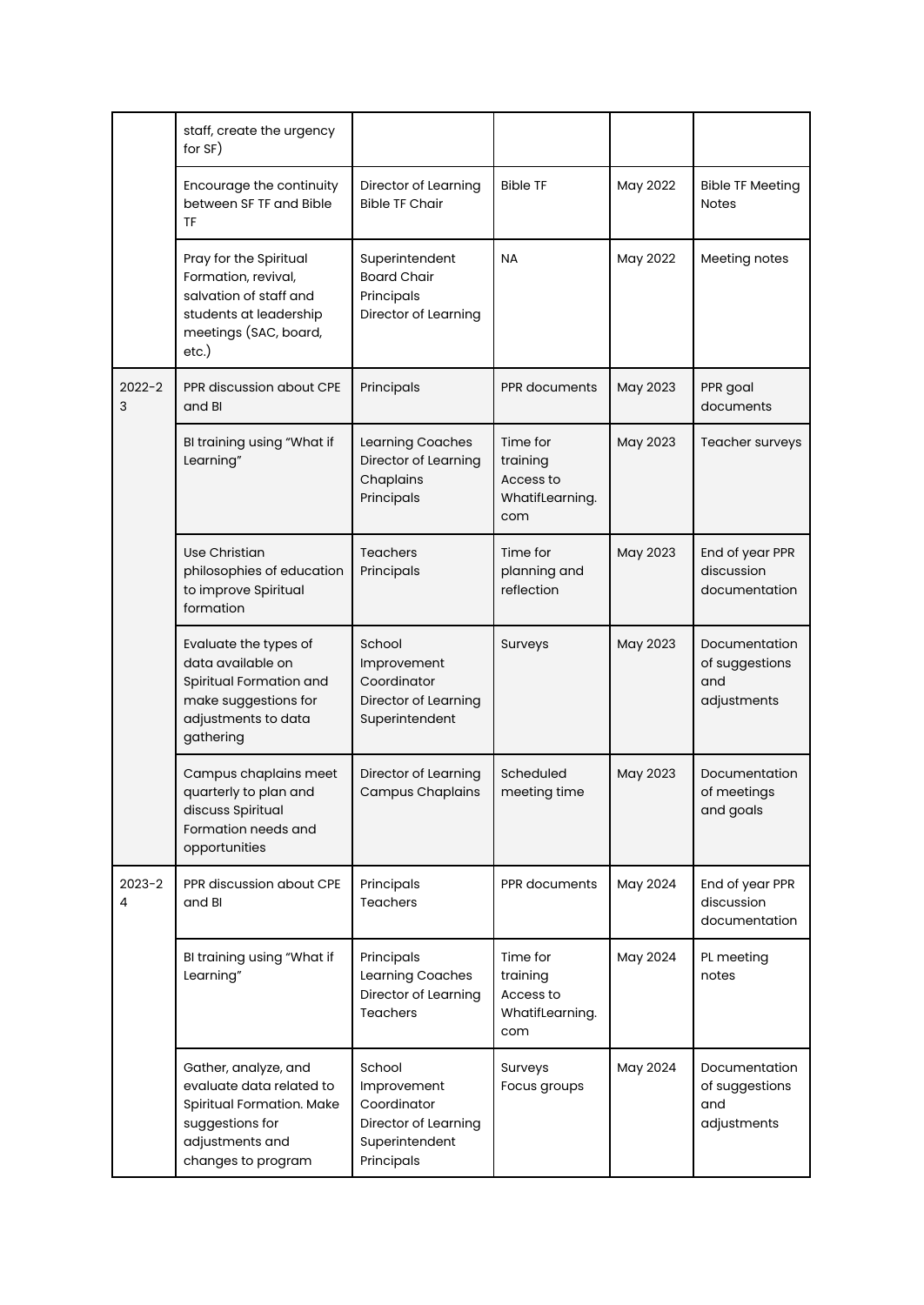|                 |                                                                                                                       | Chaplains                                                                                                 |                                                             |          |                                                       |
|-----------------|-----------------------------------------------------------------------------------------------------------------------|-----------------------------------------------------------------------------------------------------------|-------------------------------------------------------------|----------|-------------------------------------------------------|
| $2024 - 2$<br>5 | PPR discussion about CPE<br>and BI                                                                                    | Principals<br><b>Teachers</b>                                                                             | PPR documents                                               | May 2025 | End of year PPR<br>discussion<br>documentation        |
|                 | BI training using "What if<br>Learning"                                                                               | Principals<br>Learning Coaches<br>Director of Learning<br><b>Teachers</b>                                 | Time for<br>training<br>Access to<br>WhatifLearning.<br>com | May 2025 | PL meeting<br>notes                                   |
|                 | Evaluate the<br>effectiveness of Spiritual<br>Formation initiatives and<br>make suggestions for<br>future improvement | School<br>Improvement<br>Coordinator<br>Director of Learning<br>Superintendent<br>Principals<br>Chaplains | Surveys<br>Focus groups                                     | May 2025 | Documentation<br>of suggestions<br>and<br>adjustments |
| $2025 - 2$<br>6 | PPR discussion about CPE<br>and BI                                                                                    | Principals<br><b>Teachers</b>                                                                             | PPR documents                                               | May 2026 | End of year PPR<br>discussion<br>documentation        |
|                 | BI training using "What if<br>Learning"                                                                               | Principals<br>Learning Coaches<br>Director of Learning<br><b>Teachers</b>                                 | Time for<br>training<br>Access to<br>WhatifLearning.<br>com | May 2026 | PL meeting<br>notes                                   |
|                 | Evaluate the<br>effectiveness of Spiritual<br>Formation initiatives and<br>make suggestions for<br>future improvement | School<br>Improvement<br>Coordinator<br>Director of Learning<br>Superintendent<br>Principals<br>Chaplains | Surveys<br>Focus groups                                     | May 2026 | Documentation<br>of suggestions<br>and<br>adjustments |
| $2026 - 2$<br>7 | PPR discussion about CPE<br>and BI                                                                                    | Principals<br><b>Teachers</b>                                                                             | PPR documents                                               | May 2027 | End of year PPR<br>discussion<br>documentation        |
|                 | BI training using "What if<br>Learning"                                                                               | Principals<br>Learning Coaches<br>Director of Learning<br>Teachers                                        | Time for<br>training<br>Access to<br>WhatifLearning.<br>com | May 2027 | PL meeting<br>notes                                   |
|                 | Evaluate the<br>effectiveness of Spiritual<br>Formation initiatives and<br>make suggestions for<br>future improvement | School<br>Improvement<br>Coordinator<br>Director of Learning<br>Superintendent<br>Principals<br>Chaplains | Surveys<br>Focus groups                                     | May 2027 | Documentation<br>of suggestions<br>and<br>adjustments |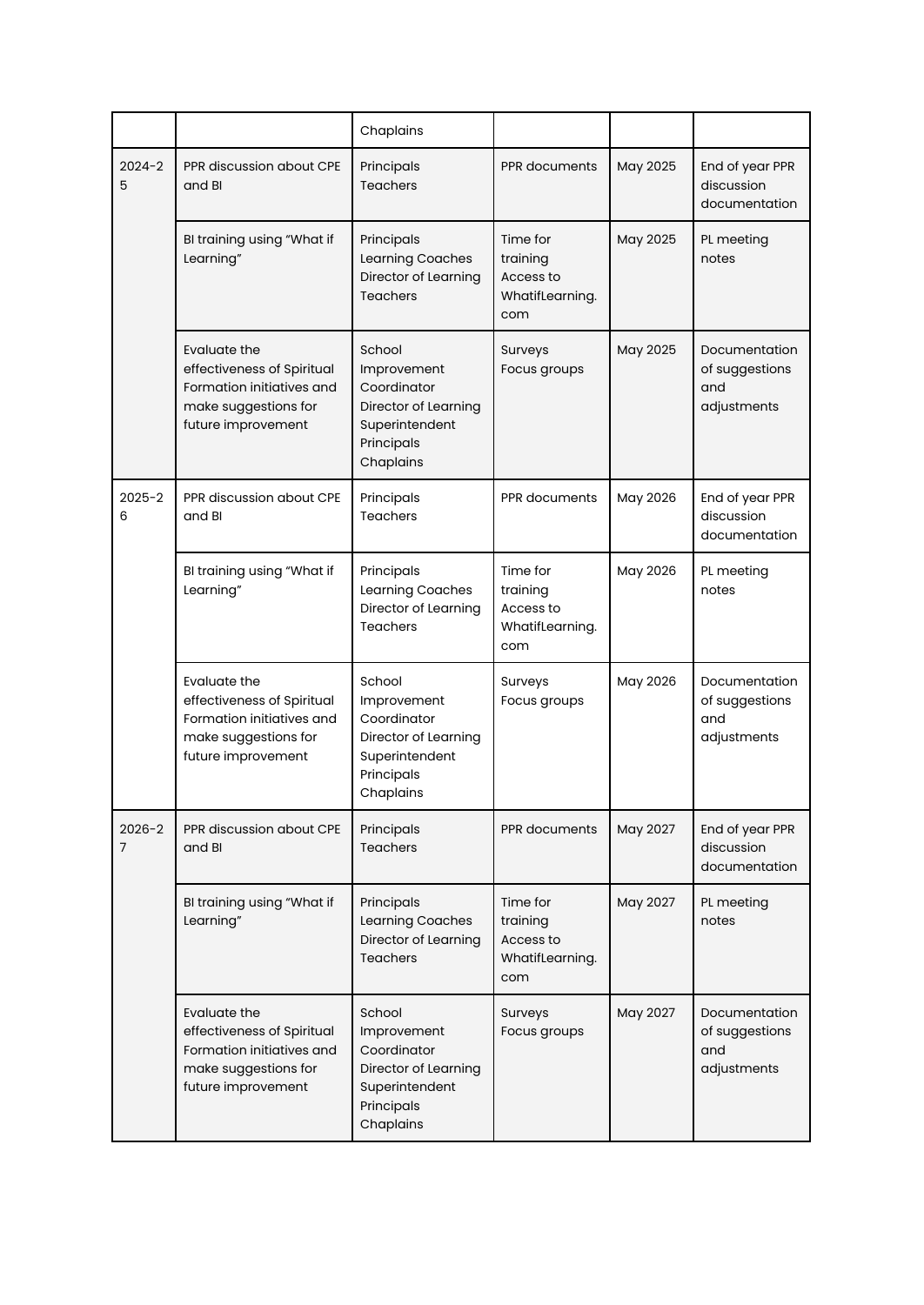## **Area of Improvement #2:**

## **Standard 3: Home and Community Relationships and Student Services**

Strengthen opportunities for robust two-way communication among all stakeholders.

**GOAL:** Develop, implement, and monitor a system of effective two-way communication between leadership and the school employees and stakeholders to establish a beneficial culture of open and transparent dialogue.

## **Student Benefit:**

Robust and effective two-way communication will develop a collective energy to drive student achievement and create a superior learning environment for our students.

## **Vision for Our Learner:**

Christ Follower, Effective Communicator, Critical and Creative Thinker, Lifelong Learner, Moral and Ethical Citizen, Wise and Responsible Steward

#### **Outcomes:**

Structured opportunities to have face to face communication and open dialogue for stakeholders to listen to, understand, and speak about key issues and decisions in order to adjust, support, and strengthen student learning.

| Year        | <b>Action</b>                                                                                                                                                    | <b>Who is</b><br><b>Responsible?</b>                                                                                                                           | <b>Resources</b><br><b>Needed</b>                        | <b>Action</b><br><b>Due Date</b> | <b>Evidence of</b><br><b>Progress</b>                    |
|-------------|------------------------------------------------------------------------------------------------------------------------------------------------------------------|----------------------------------------------------------------------------------------------------------------------------------------------------------------|----------------------------------------------------------|----------------------------------|----------------------------------------------------------|
| 2021-22     | Offer more<br>opportunities for<br>candid and anecdotal<br>two-way<br>communication                                                                              | Director of Learning<br>Superintendent<br>Principals                                                                                                           | Survey platform<br>Time and<br>opportunities             | May 2022                         | Survey data<br>Documentation<br>of feedback              |
|             | Superintendent will<br>regularly visit all<br>campuses and be<br>available for informal<br>discussions with staff<br>and leadership                              | Superintendent                                                                                                                                                 | Focus groups<br>Scheduled times                          | May 2022                         | Teacher surveys                                          |
|             | Make plans for a<br><b>Support Services</b><br>monthly<br>communication with<br>updates and<br>affirmation and<br>showcase of best<br>practice on each<br>campus | Director of<br>Communication<br>Director of Learning<br>Superintendent<br>Director of Finance<br>Director of<br>Communication<br>Director of Human<br>Services | Time for<br>discussion of<br>plans                       | May 2022                         | Documentation<br>of plan for<br>monthly<br>communication |
| $2022 - 23$ | <b>Support Services</b><br>monthly<br>communication with<br>updates, affirmation,                                                                                | Director of<br>Communication<br>Director of Learning<br>Superintendent                                                                                         | Communication<br>plan<br>Design expertise<br>or platform | May 2023                         | Record of<br>monthly<br>communication                    |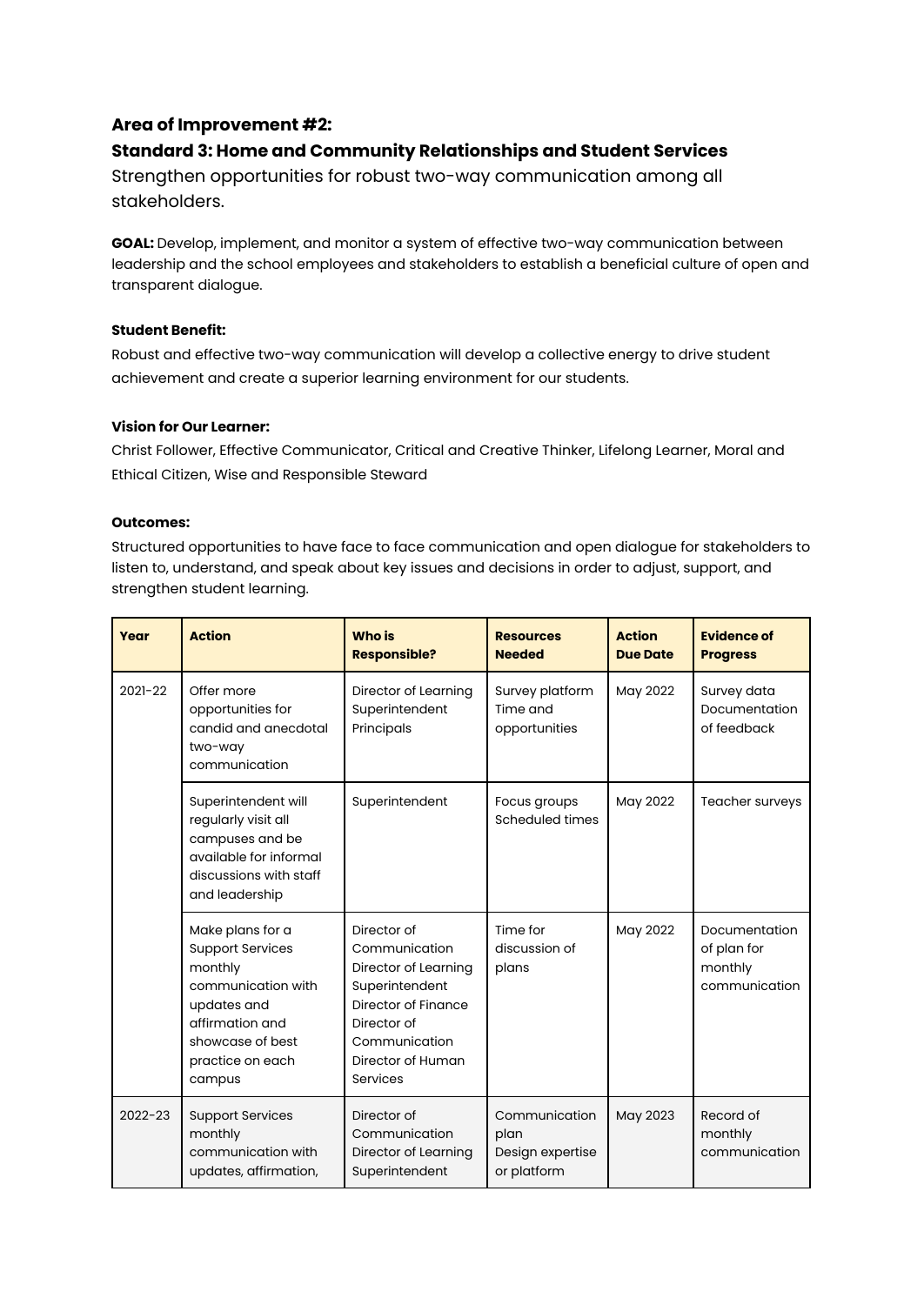|         | and showcase of best<br>practice on each<br>campus                                                                                      | Director of Finance<br>Director of<br>Communication<br>Director of Human<br><b>Services</b>                                                                    |                                                              |          |                                                           |
|---------|-----------------------------------------------------------------------------------------------------------------------------------------|----------------------------------------------------------------------------------------------------------------------------------------------------------------|--------------------------------------------------------------|----------|-----------------------------------------------------------|
|         | Quarterly Q and A or<br>focus group sessions<br>with SS on each<br>campus                                                               | Superintendent                                                                                                                                                 | Assistance<br>scheduling<br>events<br>Time<br>Meeting venues | May 2023 | Meeting notes<br>and<br>presentations                     |
|         | Develop and analyze<br>data gathering<br>methods to determine<br>stakeholder<br>satisfaction with<br>communication                      | School<br>Improvement<br>Coordinator<br>Director of Learning                                                                                                   | Personnel with<br>skills in data<br>analysis                 | May 2023 | Gathered data<br>Documentation<br>of suggested<br>changes |
| 2023-24 | <b>Support Services</b><br>monthly<br>communication with<br>updates, affirmation,<br>and showcase of best<br>practice on each<br>campus | Director of<br>Communication<br>Director of Learning<br>Superintendent<br>Director of Finance<br>Director of<br>Communication<br>Director of Human<br>Services | Communication<br>plan<br>Design expertise<br>or platform     | May 2024 | Record of<br>monthly<br>communication                     |
|         | Quarterly Q and A or<br>focus group sessions<br>with SS on each<br>campus                                                               | Superintendent                                                                                                                                                 | Assistance<br>scheduling<br>events<br>Time<br>Meeting venues | May 2024 | Meeting notes<br>and<br>presentations                     |
|         | Analyze data regarding<br>communication and<br>determine ways to<br>strengthen two-way<br>communication with<br>stakeholders            | School<br>Improvement<br>Coordinator<br>Director of Learning<br>Superintendent                                                                                 | Surveys<br>Data<br>Expertise in<br>analysis                  | May 2024 | Gathered data<br>Documentation<br>of suggested<br>changes |
| 2024-25 | Analyze data regarding<br>communication and<br>determine ways to<br>strengthen two-way<br>communication with<br>stakeholders            | School<br>Improvement<br>Coordinator<br>Director of Learning                                                                                                   | Surveys<br>Data<br>Expertise in<br>analysis                  | May 2025 | Gathered data<br>Documentation<br>of suggested<br>changes |
|         | Implement needed<br>communication<br>changes                                                                                            | School<br>Improvement<br>Coordinator<br>Director of Learning<br>Principals<br>Superintendent                                                                   | Surveys<br>Data<br>Expertise in<br>analysis                  | May 2025 | Documentation<br>of<br>communication<br>initiatives       |
|         |                                                                                                                                         |                                                                                                                                                                |                                                              |          |                                                           |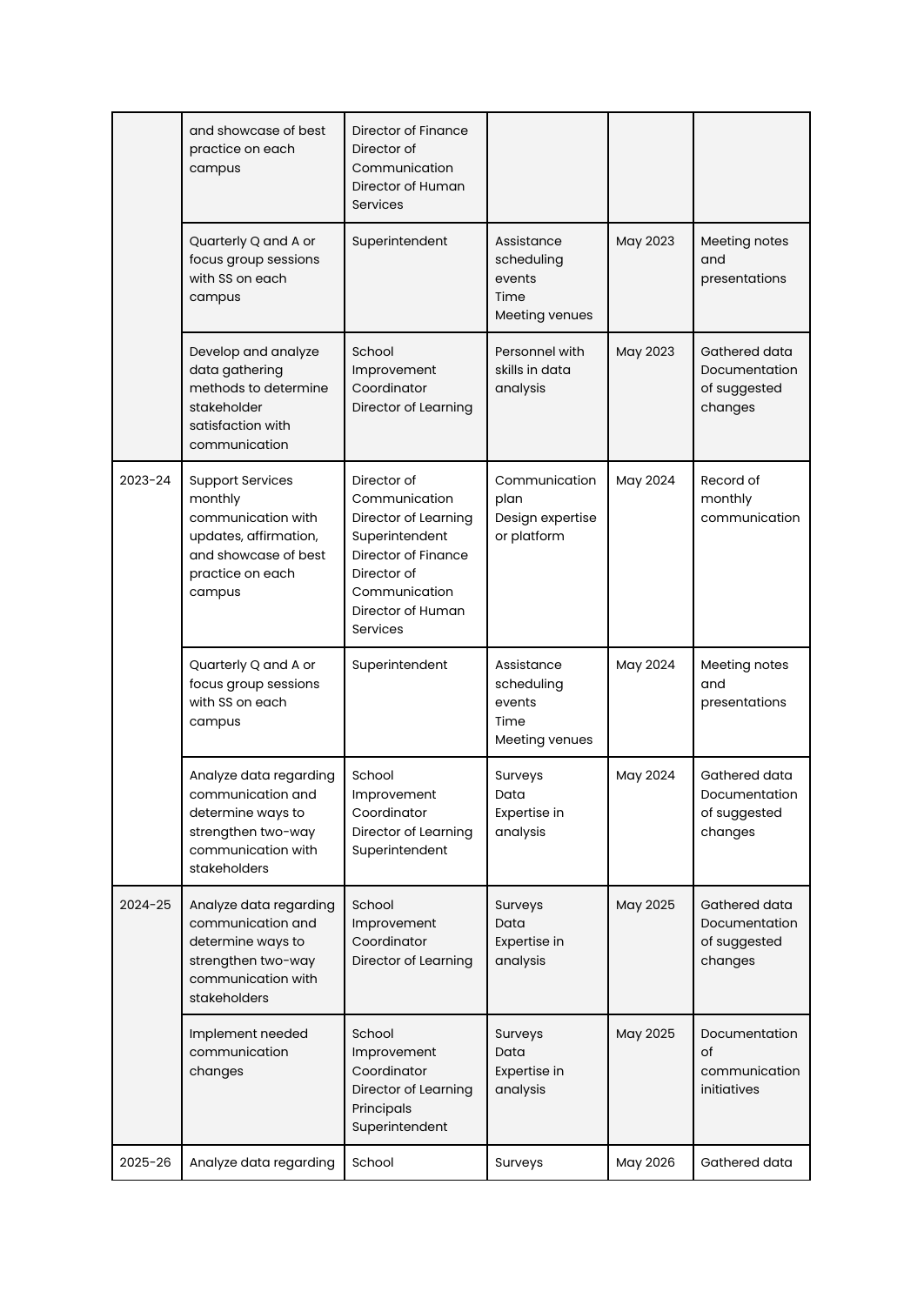|             | communication and<br>determine ways to<br>strengthen two-way<br>communication with<br>stakeholders                           | Improvement<br>Coordinator<br>Director of Learning                                           | Data<br>Expertise in<br>analysis            |          | Documentation<br>of suggested<br>changes                  |
|-------------|------------------------------------------------------------------------------------------------------------------------------|----------------------------------------------------------------------------------------------|---------------------------------------------|----------|-----------------------------------------------------------|
|             | Implement needed<br>communication<br>changes                                                                                 | School<br>Improvement<br>Coordinator<br>Director of Learning<br>Principals<br>Superintendent | Surveys<br>Data<br>Expertise in<br>analysis | May 2026 | Documentation<br>of<br>communication<br>initiatives       |
| $2026 - 27$ | Analyze data regarding<br>communication and<br>determine ways to<br>strengthen two-way<br>communication with<br>stakeholders | School<br>Improvement<br>Coordinator<br>Director of Learning                                 | Surveys<br>Data<br>Expertise in<br>analysis | May 2027 | Gathered data<br>Documentation<br>of suggested<br>changes |
|             | Implement needed<br>communication<br>changes                                                                                 | School<br>Improvement<br>Coordinator<br>Director of Learning<br>Principals<br>Superintendent | Surveys<br>Data<br>Expertise in<br>analysis | May 2027 | Documentation<br>of<br>communication<br>initiatives       |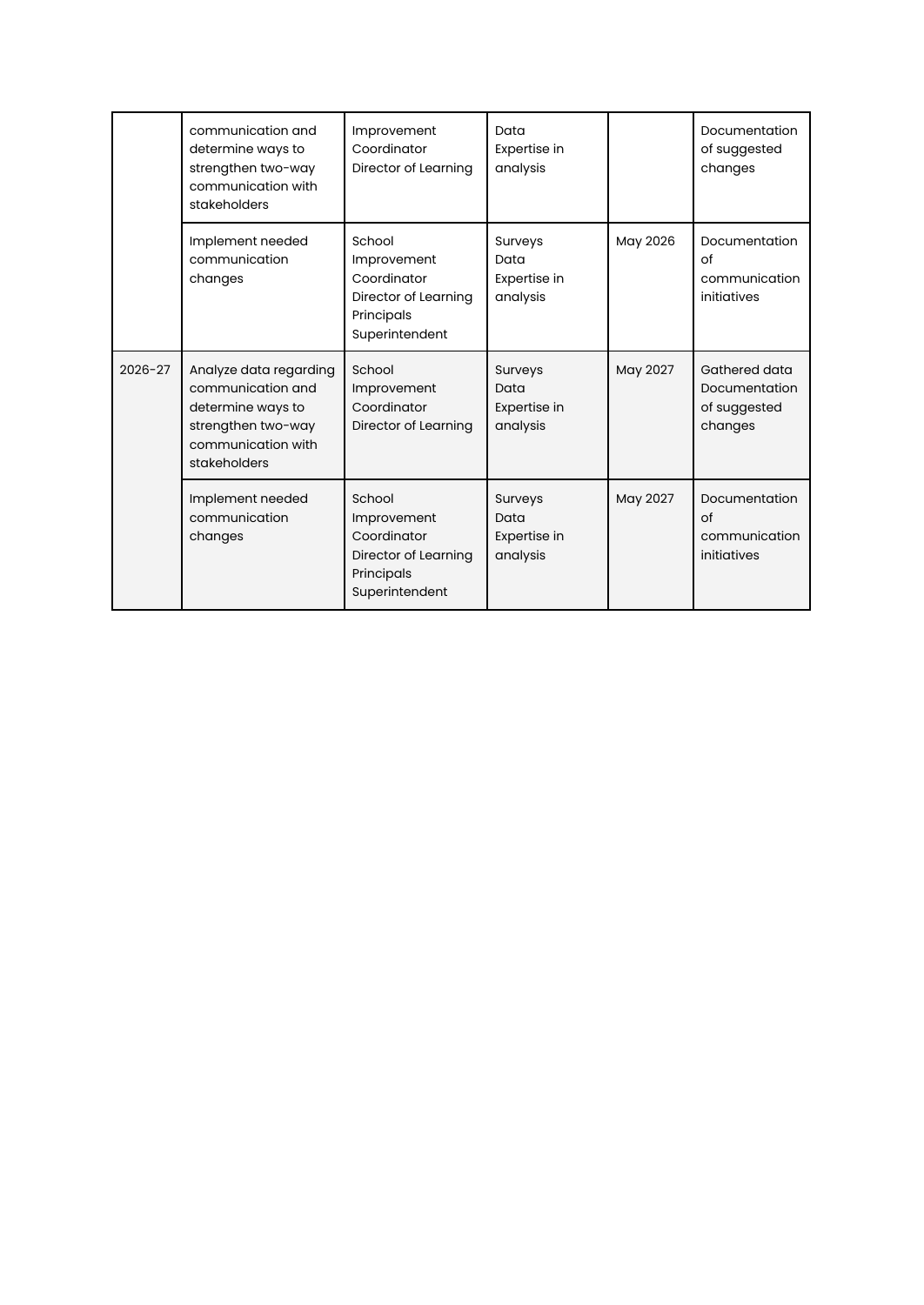## **Area of Improvement #3:**

## **Standard 5: Instructional Program and Resources (5.7 and 5.8):**

Analyze learning data to inform instruction and drive school improvement efforts.

**GOAL:** Implement schoolwide structures and procedures to disaggregate and analyze data, and communicate analyzed results in order to ensure decisions are data-based, focused on improved student achievement and overall school improvement.

This includes but is not limited to:

- Professional learning on strategies and approaches for effective data analysis
- Analysis of all standardized assessment data on a regular basis
- Multiple means to assess and analyze non-academic expected student outcomes [VFOLs].

• Enhancing assessment and analysis of data related to the development of the whole child from a distinctively Christian perspective.

**Student Benefit:** Support and improve learning for all students through the analysis of data to discover areas of strengths and weaknesses.

## **Vision for Our Learner:**

Christ Follower, Effective Communicator, Critical and Creative Thinker, Lifelong Learner, Moral and Ethical Citizen, Wise and Responsible Steward

#### **Outcomes:**

Clear usage of data to inform instruction and improve student achievement and drive school improvement.

| Year        | <b>Action</b>                                                                                             | <b>Who is</b><br><b>Responsible?</b>          | <b>Resources Needed</b>           | <b>Evidence of Progress</b>                             |
|-------------|-----------------------------------------------------------------------------------------------------------|-----------------------------------------------|-----------------------------------|---------------------------------------------------------|
| $2021 - 22$ | Provide training for<br>teachers in analyzing<br>classroom instructional<br>data                          | Director of Learning                          | Professional<br>Learning time     | Documentation of<br>campus professional<br>learning     |
|             | Document any data<br>analysis events in SAC<br>and Board meetings                                         | <b>SAC</b><br><b>Board</b><br>Superintendent  | Assigned person to<br>document    | Meeting notes and<br>minutes<br><b>Admin Report</b>     |
|             | Assign data analysis<br>narrative writer to<br>analyze VFOL-related<br>SWA data used at a<br>system level | Director of Learning                          | <b>FTF</b>                        | Analysis reports                                        |
|             | <b>Bible Task Force analyze</b><br>and document SWA<br>Christ Follower data in<br>decision making         | <b>Bible Task Force</b><br><b>SAC</b>         | <b>Task Force meeting</b><br>time | <b>Task Force documents</b><br><b>SAC Meeting notes</b> |
| $2022 - 23$ | Analysis of standardized<br>testing to support<br>student learning                                        | Director of Learning<br>School<br>Improvement | Time<br>Applicable data           | Analysis                                                |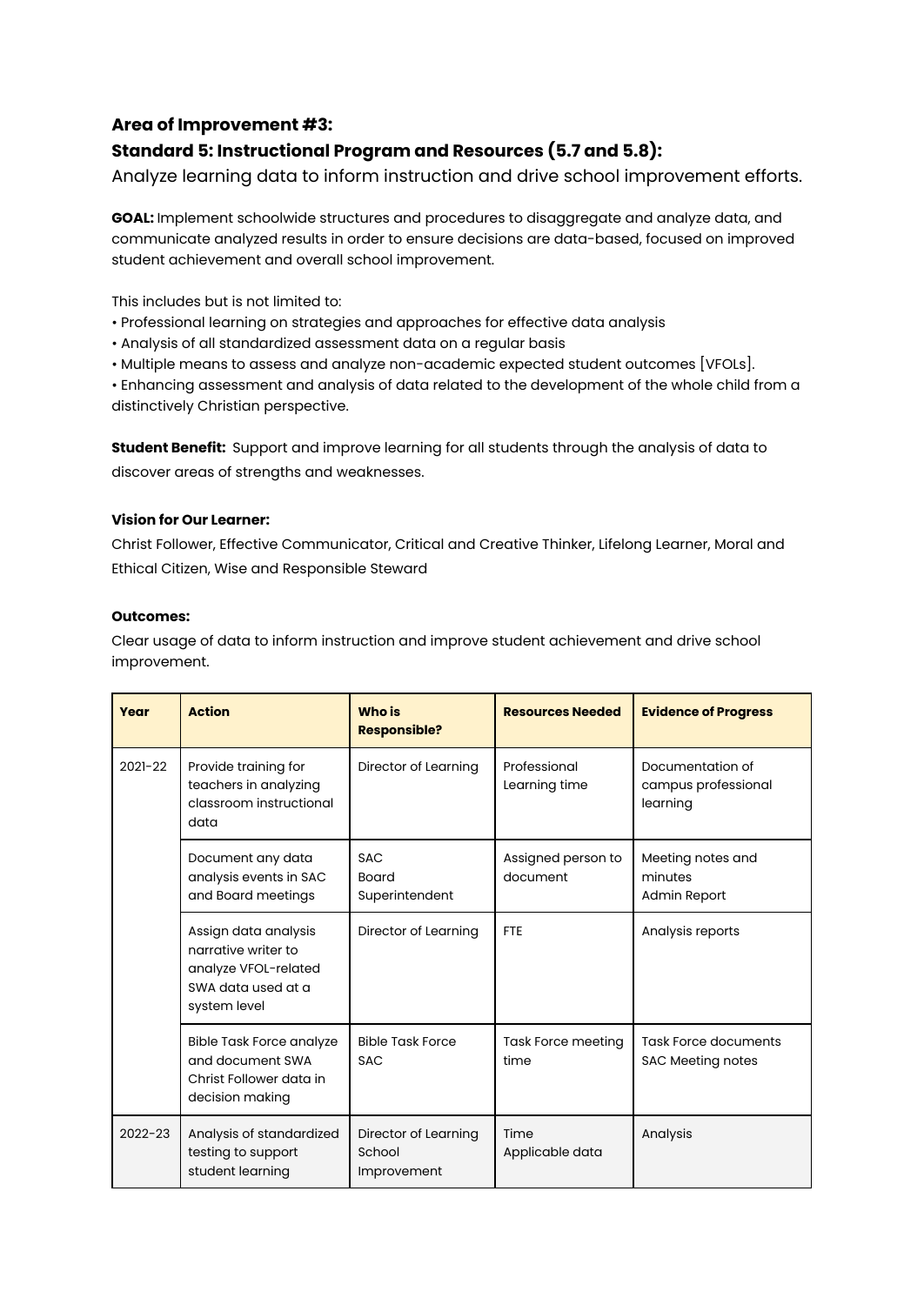|         |                                                                                                           | Coordinator<br>Principals                                                                    |                                               |                                                        |
|---------|-----------------------------------------------------------------------------------------------------------|----------------------------------------------------------------------------------------------|-----------------------------------------------|--------------------------------------------------------|
|         | Development of<br>classroom data goals                                                                    | Director of Learning<br>Principals<br>Learning Coaches<br><b>Teachers</b>                    | Time<br>Applicable data                       | PPR goals                                              |
|         | School leaders receive<br>and share training on<br>effective data analysis                                | Principals<br>Learning Coaches<br>Director of Learning<br>Superintendent                     | Learning Resources                            | Meeting minutes                                        |
|         | <b>Effective Teaching PL</b><br>goal and meetings<br>focus on data analysis                               | Director of Learning<br>Learning Coaches<br>Principals                                       | Time and<br>applicable<br>resources           | PL meeting notes                                       |
|         | Analyze the types of<br>data Morrison gathers<br>and determine its use<br>and value                       | School<br>Improvement<br>Coordinator<br>Director of Learning                                 | Surveys<br>Data<br>Expertise in<br>analysis   | Gathered data<br>Analysis data                         |
|         | Make suggestions for<br>data gathering<br>improvements and<br>changes                                     | School<br>Improvement<br>Coordinator<br>Director of Learning<br>Principals<br>Superintendent | Surveys<br>Data<br>Expertise in<br>analysis   | Gathered data<br>Documentation of<br>suggested changes |
| 2023-24 | Continue to train and<br>support teachers in<br>data usage to inform<br>student learning                  | Director of Learning<br>Principals<br>Learning Coaches                                       | Time and<br>applicable<br>resources           | PL meeting notes<br>PPR goals                          |
|         | Make adjustments to<br>school programs,<br>procedures, and policies<br>based on data gathered             | <b>SAC</b><br><b>Board of Trustees</b><br>Campus Team<br>Leaders                             | Data<br>Recommendations<br>from data analysis | Data<br>Meeting minutes                                |
|         | Analyze data gathering<br>and analysis of VFOLs<br>Make suggestions for<br>changes and<br>improvements    | School<br>Improvement<br>Coordinator<br>Director of Learning                                 | Surveys<br>Data<br>Expertise in<br>analysis   | Gathered data<br>Documentation of<br>suggested changes |
|         | Adjust data gathering<br>and analysis methods<br>according to<br>suggestions made in the<br>previous year | School<br>Improvement<br>Coordinator<br>Director of Learning<br>Principals<br>Superintendent | Surveys<br>Data<br>Expertise in<br>analysis   | Documentation of<br>adjustments                        |
| 2024-25 | Continue to train and<br>support teachers in<br>data usage to inform<br>student learning                  | Director of Learning<br>Principals<br>Learning Coaches                                       | Time and<br>applicable<br>resources           | PL meeting notes                                       |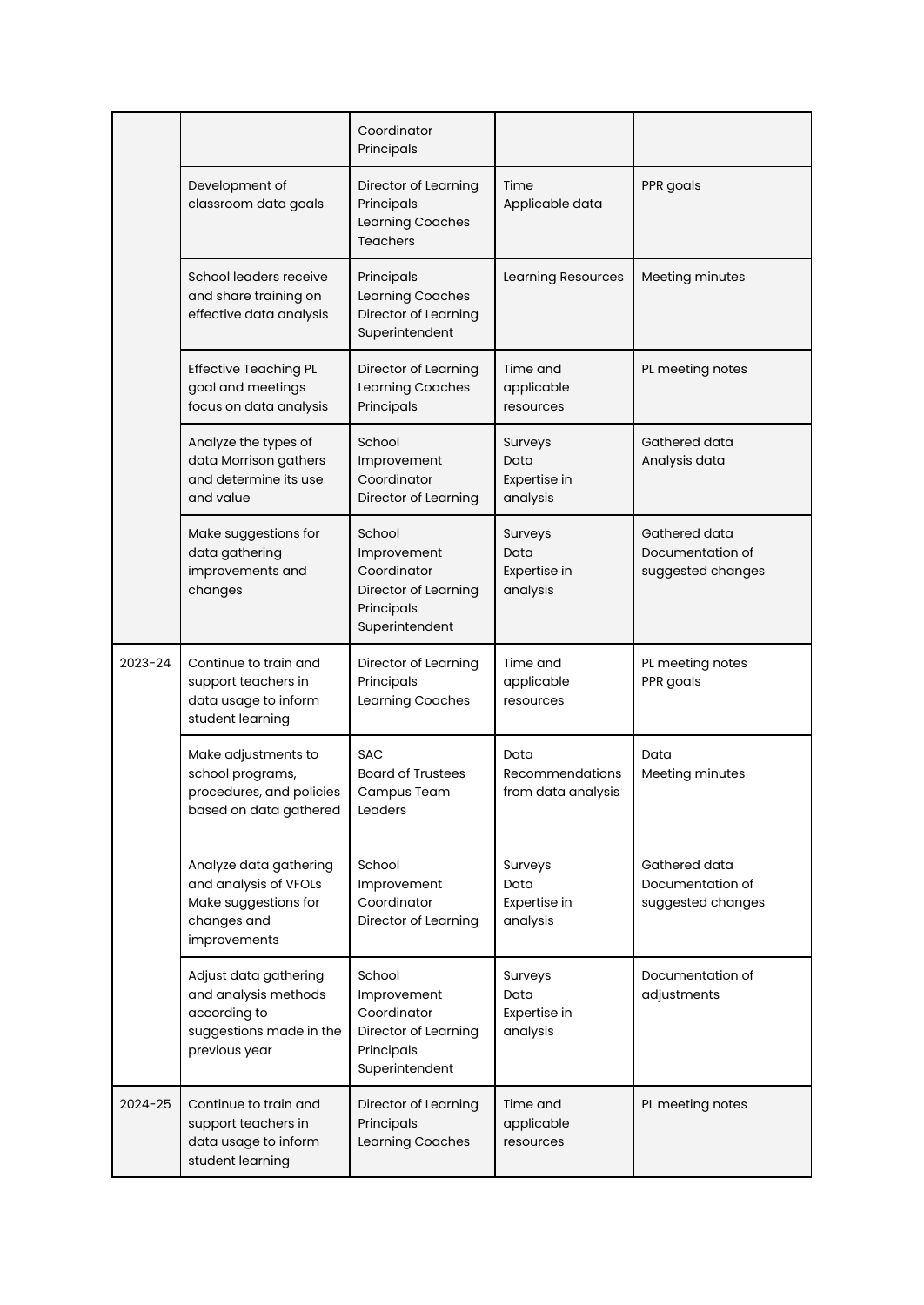|         | Adjust VFOL data<br>gathering and analysis<br>methods                                                                                                                                                       | School<br>Improvement<br>Coordinator<br>Director of Learning                                 | Surveys<br>Data<br>Expertise in<br>analysis          | Gathered data<br>Documentation of<br>adjustments       |
|---------|-------------------------------------------------------------------------------------------------------------------------------------------------------------------------------------------------------------|----------------------------------------------------------------------------------------------|------------------------------------------------------|--------------------------------------------------------|
|         | Make adjustments to<br>school programs,<br>procedures, and policies<br>based on data gathered                                                                                                               | <b>SAC</b><br><b>Board of Trustees</b><br>Campus Team<br>Leaders                             | Data<br><b>Recommendations</b><br>from data analysis | Data<br>Meeting minutes                                |
|         | Analyze the gathering<br>and analysis of data<br>related to the<br>development of the<br>whole child from a<br>distinctively Chrisan<br>perspective and make<br>suggestions for changes<br>and improvements | School<br>Improvement<br>Coordinator<br>Director of Learning<br>Principals<br>Superintendent | Surveys<br>Data<br>Expertise in<br>analysis          | Gathered data<br>Documentation of<br>suggested changes |
| 2025-26 | Continue to train and<br>support teachers in<br>data usage to inform<br>student learning                                                                                                                    | Director of Learning<br>Principals<br>Learning Coaches                                       | Time and<br>applicable<br>resources                  | PL meeting notes                                       |
|         | Adjust gathering and<br>analysis of data related<br>to the development of<br>the whole child from a<br>distinctively Chrisan<br>perspective based on<br>previous year's<br>suggestions                      | School<br>Improvement<br>Coordinator<br>Director of Learning                                 | Surveys<br>Data<br>Expertise in<br>analysis          | Gathered data<br>Documentation of<br>adjustments       |
|         | Make adjustments to<br>school programs,<br>procedures, and policies<br>based on data gathered                                                                                                               | <b>SAC</b><br><b>Board of Trustees</b><br>Campus Team<br>Leaders                             | Data<br>Recommendations<br>from data analysis        | Data<br>Meeting minutes                                |
| 2026-27 | Evaluate use of data at<br>all levels                                                                                                                                                                       | <b>SAC</b><br><b>Board of Trustees</b><br>Campus Team<br>Leaders                             | Surveys<br>Data<br>Expertise in<br>analysis          | Gathered data<br>Documentation of<br>suggested changes |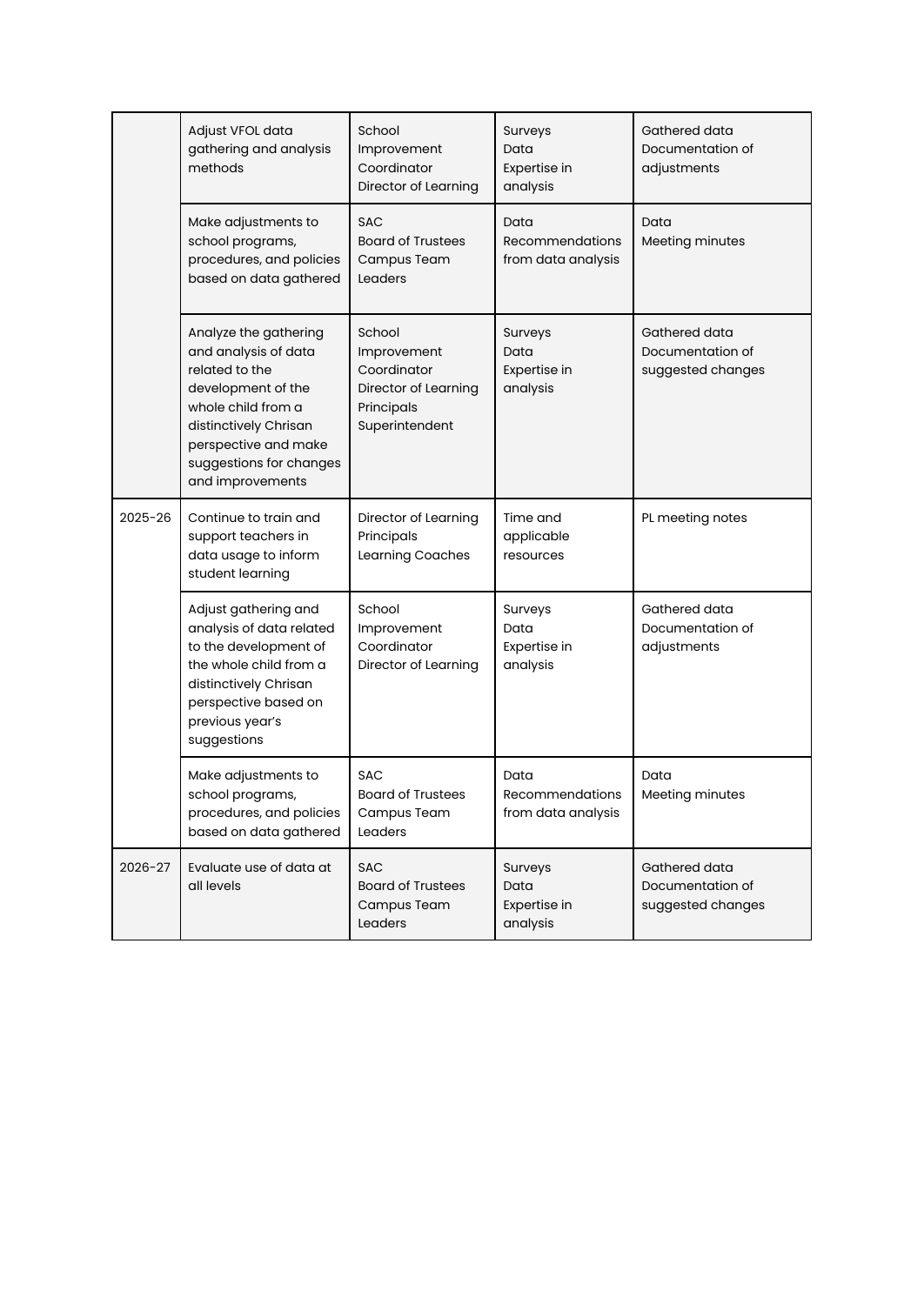## **Area of Improvement #4: Standard 5: Instructional Program and Resources (5.2)**

**GOAL:** Develop curriculum documents that contain all required elements of Indicator 5.2, consistent across the school for every course taught to ensure a consistent learning experience for all Morrison students.

This is a 1 year goal.

## **Student Benefit:**

Teachers will have immediate access to curriculum resources which have been regularly reflected on and modified for optimum student learning.

## **Vision for Our Learner:**

Christ Follower, Effective Communicator, Critical and Creative Thinker, Lifelong Learner, Moral and Ethical Citizen, Wise and Responsible Steward

#### **Outcomes:**

Central location for curriculum documents that is routinely checked and updated.

| Year        | <b>Action</b>                                                                                                                                                                                                                              | <b>Who is</b><br><b>Responsible?</b>                                                             | <b>Resources</b><br><b>Needed</b>          | <b>Evidence of</b><br><b>Progress</b> |
|-------------|--------------------------------------------------------------------------------------------------------------------------------------------------------------------------------------------------------------------------------------------|--------------------------------------------------------------------------------------------------|--------------------------------------------|---------------------------------------|
| $2021 - 22$ | CCC groups will work on updating<br>information in the Curriculum<br>Database Shared Drive                                                                                                                                                 | Director of Learning<br>Principals<br>Learning Coaches<br>Curriculum<br>Database<br>Coordinators | Time for CCC and<br>use of Shared<br>Drive | Curriculum<br>Database                |
|             | Director of Learning will ensure the<br>use of Curriculum Database<br>Shared Drive to house all aspects<br>of the indicator 5.2 in all courses by<br>May 2022 for completion of this<br>goal (in accordance with<br>procedure 110 and 148) | Director of Learning                                                                             | <b>Shared Drive</b>                        | Curriculum<br>Database                |
|             | Initial CCC group deadline for<br>templates, resources, and<br>assessments January 21, 2022                                                                                                                                                | Director of Learning<br><b>Teachers</b>                                                          | <b>Shared Drive</b>                        | Curriculum<br>Database                |
|             | Teachers will be assigned to<br>complete any missing<br>components to the curriculum<br>documents by April 2022                                                                                                                            | Director of Learning<br>Curriculum<br>Database<br>Coordinators                                   | <b>Shared Drive</b>                        | Curriculum<br>Database                |
| $2022 - 27$ | Maintain Curriculum Database                                                                                                                                                                                                               | Director of Learning<br>Principals<br>Learning Coaches<br><b>Taskforce Members</b><br>CCC        | <b>Shared Drive</b><br>Meeting Time        | Curriculum<br>Database                |